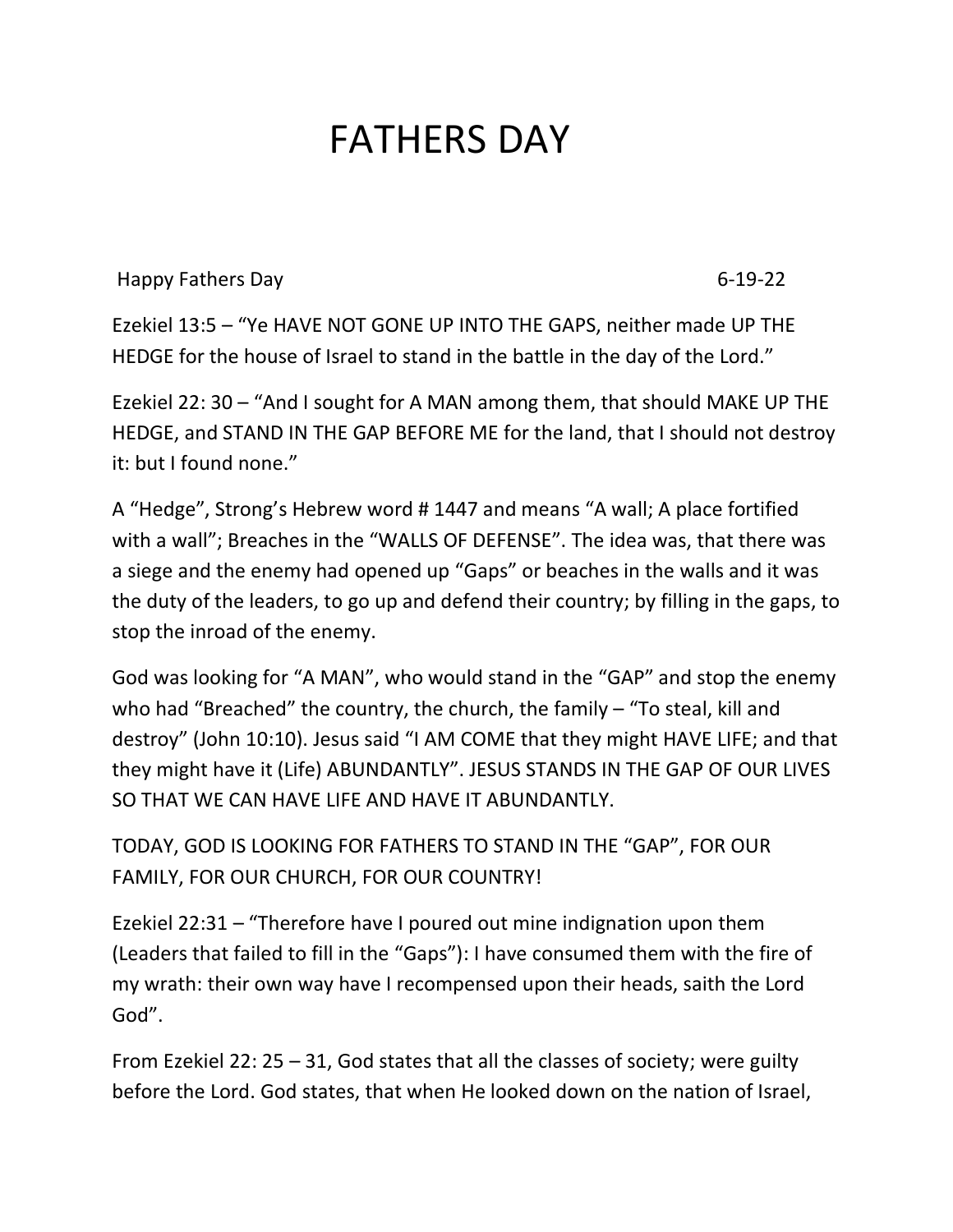He could not find A MAN, not from the the rulers, priests, prophets, magistrates or from the common people, to serve Him and intercede for the nation.

GOD IS LOOKING FOR "A MAN" (A WORKMAN OF GOD)."

GOD IS LOOKING FOR "A MAN", WHO HAS LEARNED, TO LEAN ON THE LORD.

Proverbs 3:5 – "Trust in the Lord with all thine heart; and lean not unto thine own understanding".

Proverbs 3:6 – "In all thy ways acknowledge him, and He shall direct thy paths".

In Isaiah 59:  $1 - 15$ ; God speaks of the sins of the people of the nation of Israel.

Verse 12 – "For our transgressions are multiplied before thee, and our sins testify against us: for our transgressions are with us; and as for our iniquities, we know them;"

Isaiah 59: 16 – 19 - (Read) - (K.J.B.)

Again, God Word says "And He (God) saw that there was NO MAN, and wondered that there was no INTERCESSOR: therefore HIS ARM BROUGHT SALVATION UNTO HIM; and HIS RIGHTEOUSNESS, IT SUSTAINS HIM." (Isaiah 59:16)

Not any man came forward to try to straighten this out, concerning the sins that blanked the nation. I do not know why, but suspect that NO Man came forward in Ezekiel's time or in Isaiah's time, BECAUSE OF FEAR. No one came forward, to do the work of God, in this matter.

In the Old Testament Bible, before Isaiah and Ezekiel, we have at least two examples of Men, Abraham (Genesis 18: 23 – 33) and Moses (Exodus 32: 11 -14; Exodus 33:12 – 17; Exodus 34: 8,9; numbers 14:13 – 20; Numbers 16: 22 – 27):who interceded, for the sins of "God's People".

So, God sent HIMSELF (THE ARM of GOD), Christ Jesus (The Son of God) to be the Savior. God became MAN and not only did He have righteousness but He was, "The Righteousness of God".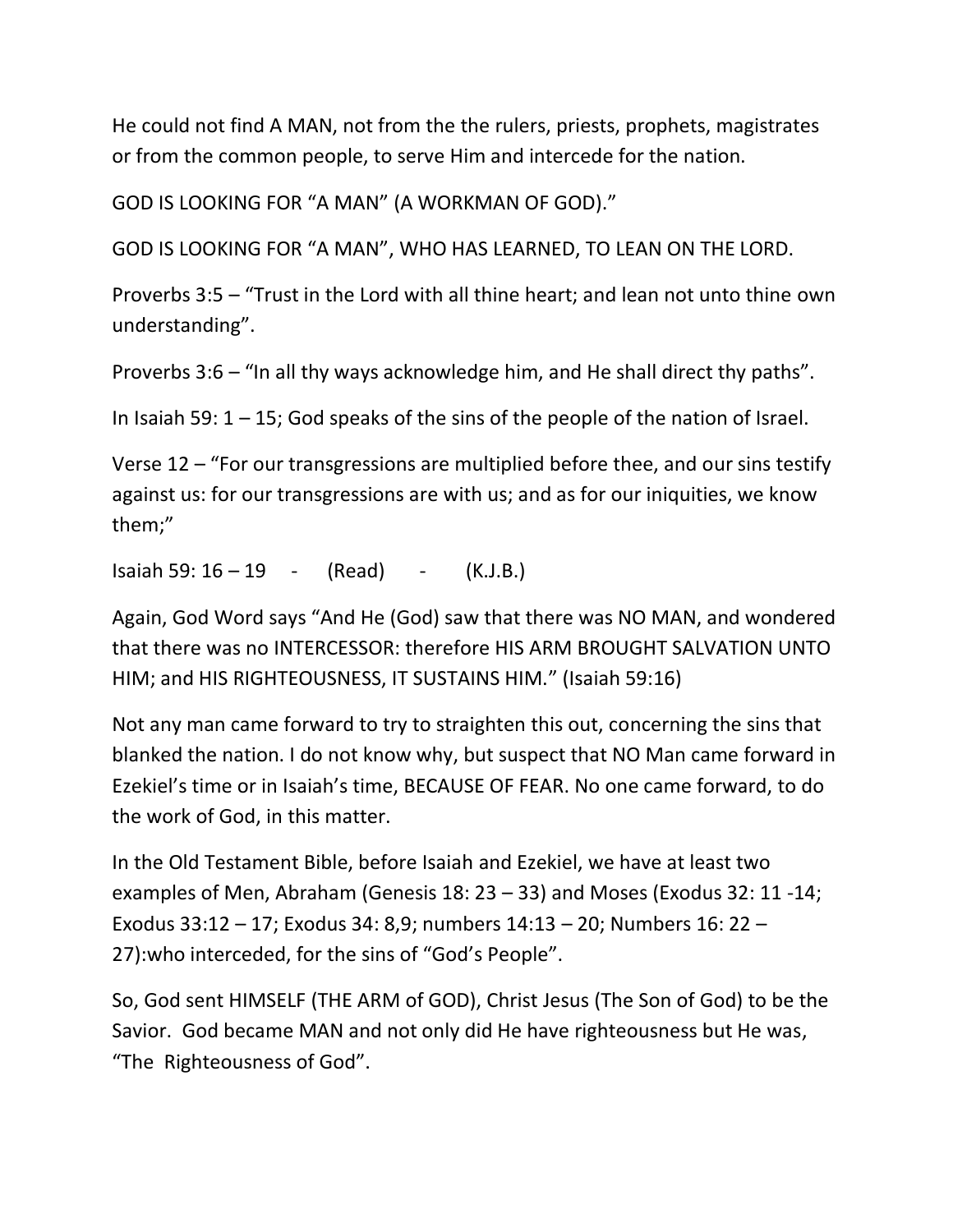"For He put on righteousness, as a breastplate, and a helmet of salvation upon His head; and He put on the garment of vengeance (For) clothing, and was clad with zeal as a cloak (Isaiah 59:17)".

"Righteousness like a breastplate…. A helmet of salvation"; figuratively speaking, the Lord armed Himself, for the deliverance of His people and for taking vengeance on enemies, who were seeking to rob God of His glory and to try to destroy and make invalid, His Word.

The Apostle Paul drew on this terminology, in describing a believers spiritual preparations, for warding off the attacks of Satan (Ephesians 6:14, 17; 1 Thessalonians 5:8).

This was written by the Apostle Paul, who was never married and didn't have any children but was and is today, a "Spiritual Father", to untold numbers of "Spiritual" children.

In Ephesians 6: 1 - 9; the Apostle Paul talks about the roles and responsibilities of various segments of society (Children, fathers, servants, master). Even though only Verse 4, deals with "Fathers"; it is some of the best advice on being a "Father" or a "Spiritual Father"; to those who are "Young in the Lord".

Ephesians 6:4 – "And ye FATHERS, PROVOKE NOT YOUR CHILDREN TO WRATH: BUT BRING THEM UP IN THE NURTURE AND ADMONITION OF THE LORD".

Just like today with us, we may not be "A father" or "The father" but it is God's calling upon the MEN of this day; to be "A Spiritual Father" to someone, young in the Lord, today.

1 Thessalonians 2:11 – "As ye know how WE EXHORTED AND COMFORTED AND CHARGED every one of you, as a FATHER doth his CHILDREN,"

1 Timothy 1:2 – "Unto Timothy, MY SON IN THE FAITH: Grace, mercy, and peace, from God our Father and Jesus Christ our Lord."

1 Timothy 5:1 – "Rubuke not an ELDER, but intreat him as a FATHER; and the younger men as breathren;"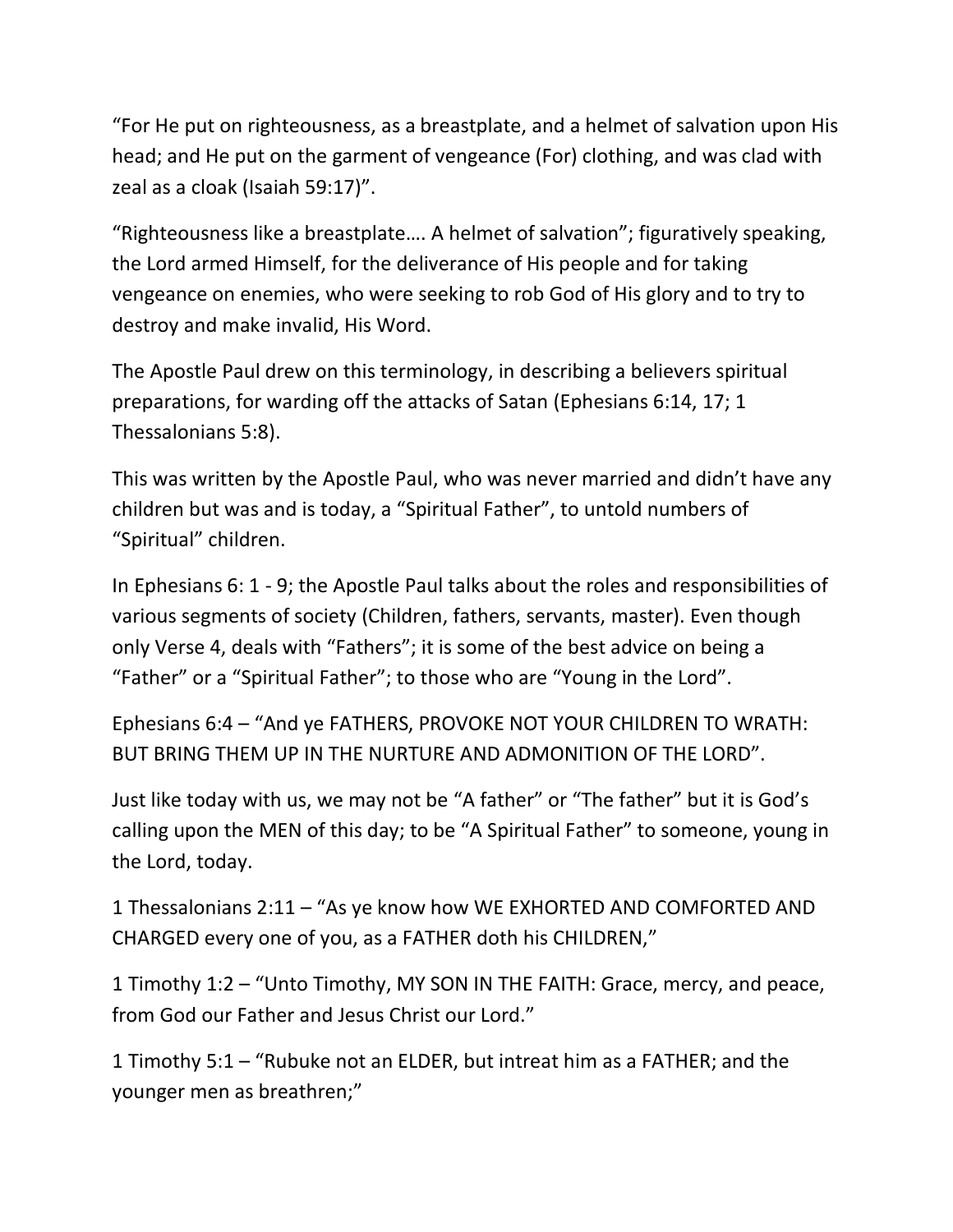I have said many times, over the years; "That there are far too many "MINISTERS" and not enough, "SPIRITUAL FATHERS", in the Body of Christ and for this Lost and Dying World.

Dwight Moody said "A man ought to live so that everybody knows that he is a Christian….and most of all, his family ought to know". Being a "Spiritual Father", starts with those closes to us and then to those in our Church and then out, in our culture around us.

God is still looking for "GODLY MEN"; who will take on the "ARMOR", that God has for him (Ephesians 6:13 – 17) and use "THE BELIEVERS RESOURCES FROM GOD" (Ephesians 6:18 – 20).

2 Timothy 3:16 – "All Scripture is given by inspiration of God, and is profitable for doctrine, for reproof, for correction, for instruction (#3809) in righteousness:"

2 Timothy 3; is about "The Last Days"; before the Second Coming of Christ and the "Apostasy", that will come before and describes the heart of men (Mankind), before this event. It is about the kind of "Instruction"; that we should not be receiving or giving.

2 Timothy 3:  $1 - 5 - (Read) - (K.J.B.)$ 

2 Timothy 3:7 - "Ever learning, and never able to come to the knowledge of the truth."

The spirit of the "Last Days"; will have a problem with the idea of "True Truth" (The Word of God) altogether. We will be living in a society, where we are well informed in life but only as it applies to us, as the center of our own universe and as we each try to create our own truth.

Charles Spurgeon said, "Train up a child in the way he should go – but be sure you go that way yourself".

TODAY, WE HAVE SELF CENTERED – SELF ABSORBED CHILDREN – BEING TAUGHT FROM THE SAME KIND OF PARENTS! OUR FAMILYS, OUR CHURCHES, OUR COUNTRY, IS BEING DESTROYED BY "GENERATIONAL CURSES", AND SOMETHING